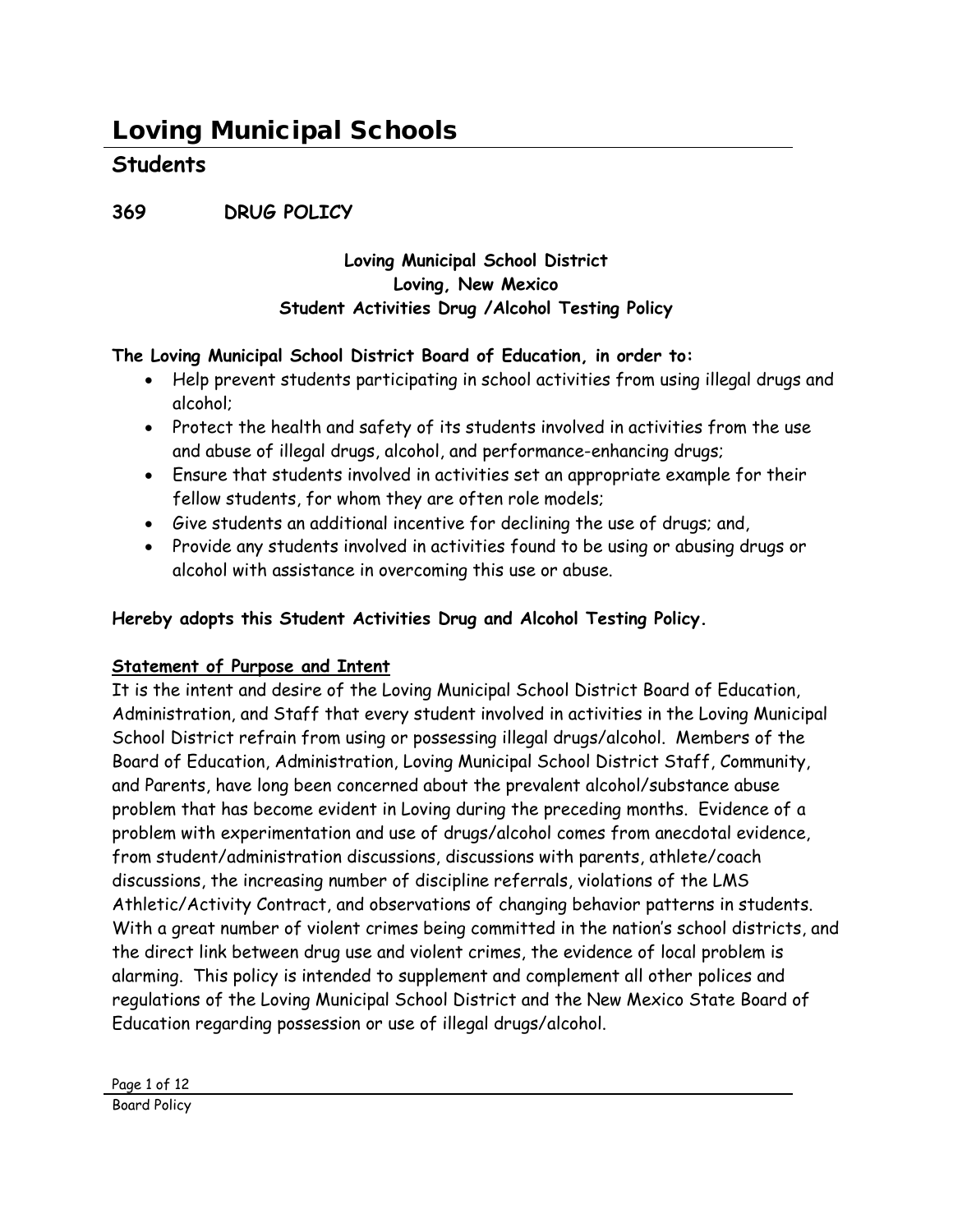# **Students**

### **369 DRUG POLICY**

#### **Participation in school-sponsored activities is a privilege**

Students who participate in activities are looked to as positive examples and are held to a higher standard of behavior and discipline by the student body and community. They are expected to hold themselves as good examples of conduct, sportsmanship, and selfdiscipline. Accordingly, as part of the privilege of participation, students involved in extra-curricular activities carry a responsibility to themselves, their fellow students, their parents, and their school to set the highest possible example of conduct, which includes avoiding the use or possession of illegal drugs or alcohol.

#### **The purpose of this policy is to prevent drug/alcohol use. Some goals are:**

- To educate students as to the serious physical, mental, and emotional harm caused by illegal drug/alcohol use;
- To alert parents and students with possible substance abuse problems to the potential harm of illegal drug/alcohol use;
- To prevent injury, illness, and harm as a result of illegal drug/alcohol use;
- To strive for an environment free of illegal drug/alcohol use and abuse;
- To provide students the ability to say "no" to peer pressure when dealing with substance abuse situations;
- To foster school/parent/student communication and teamwork for the benefit of each student; and
- To encourage students to make proper, informed, decisions that positively affect their live.

**This policy is not intended to be disciplinary or punitive in nature. The sanctions of the Policy relate solely to limiting the opportunity of any student found to be in violation of the Policy to participate in any activity programs. There will be no academic sanction for violation of this Policy unless the student violates student handbook policies. THIS POLICY IN NO WAY LIMITS THE SANCTIONS WHICH MAY BE APPLICABLE UNDER STUDENT HANDBOOK POLICIES.**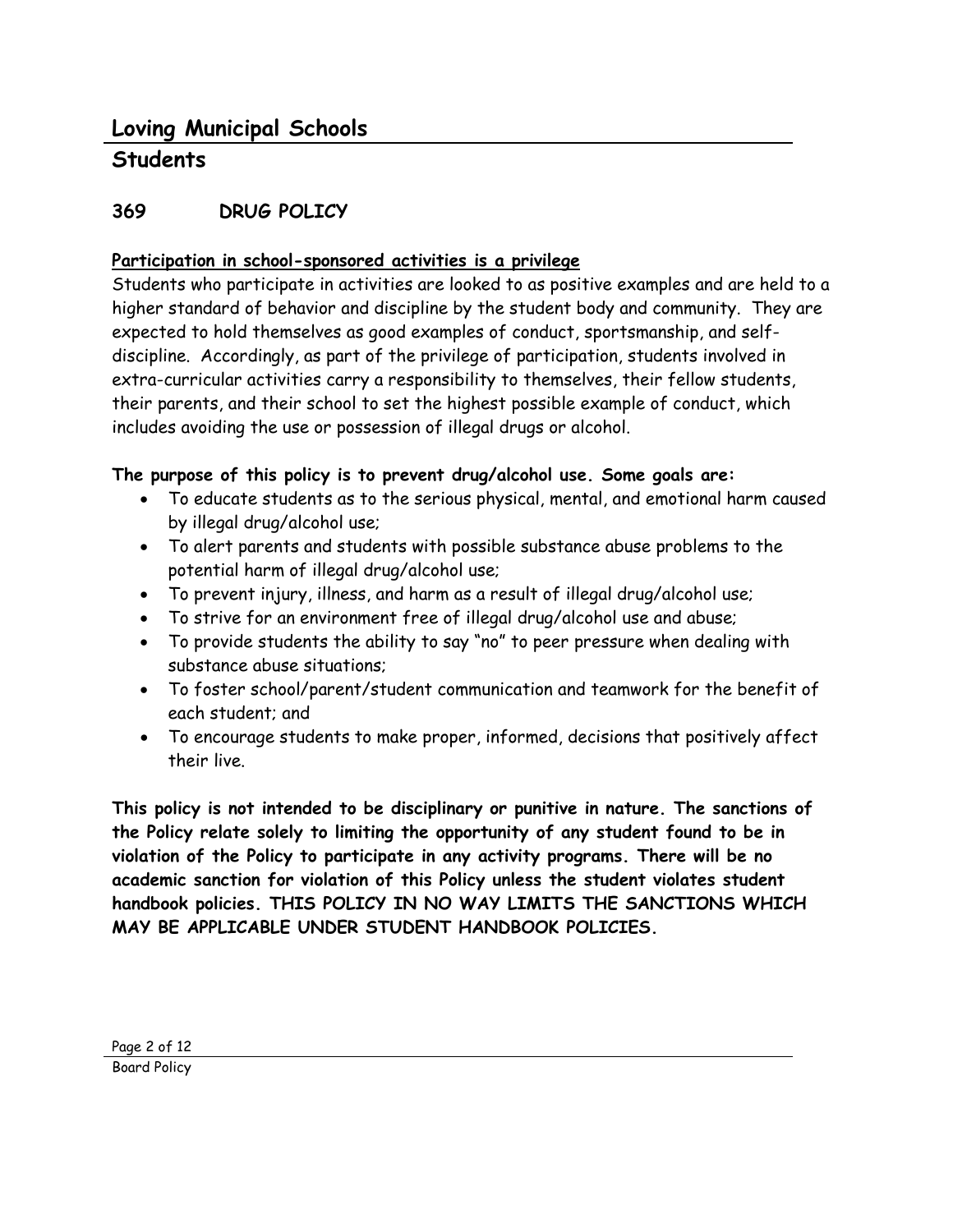# **369 DRUG POLICY**

Illegal substance abuse of any kind is incompatible with participation in any Activities program offered by the Loving Municipal School District. For the safety and well-being of the students involved in activity programs, the Loving Board of Education has adopted this policy for use by all eligible students grade 6-12 involved in activity programs.

Based upon the forgoing statement of purpose and intent, consent to this LMS Drug/Alcohol Testing Policy is a mandatory prerequisite for all students to participate in any school activity program.

#### **Definitions**

- **"Student Activities"** are defined as non-academic activities where students represent the Loving Municipal School District in school-sponsored events or NMAA- sanctioned events, including athletics and extra-curricular activities by invitation, and as a supplement to the curricular aspects of their educations.
- **"Drug/Alcohol Use Test"** means a scientifically substantiated method to test for the presence of illegal drugs, alcohol, performance-enhancing drugs, or the metabolites thereof, in a person's urine, salvia, or blood.
- "**Random Selection Basis"** means a mechanism for selecting eligible students for drug/alcohol testing. The District will use a random selection process to select eligible students for testing.
- **"Illegal Drug/ Alcohol"** means: **Alcohol:** Any liquor, wine, beer, or other beverage containing alcohol. **Drugs:** Any drug, including illegal drugs, marijuana, inhalants, legal prescription and over the counter drugs used or possessed or distributed for unauthorized purposes, including, but not limited to marijuana, cocaine, opiates, amphetamines, methaqualone, benzodiazepines, phencyclidine (PCP) methadone, barbiturates, and propoxyphene.
- **"Performance Enhancing Drugs"** includes anabolic steroids and any other natural or synthetic substance used to increase muscle mass, strength, endurance, speed, or other athletic ability. The term "performance-enhancing drug" does not include dietary or nutrition supplements such as vitamins, minerals, and proteins that can be lawfully purchased in over-the-counter transactions.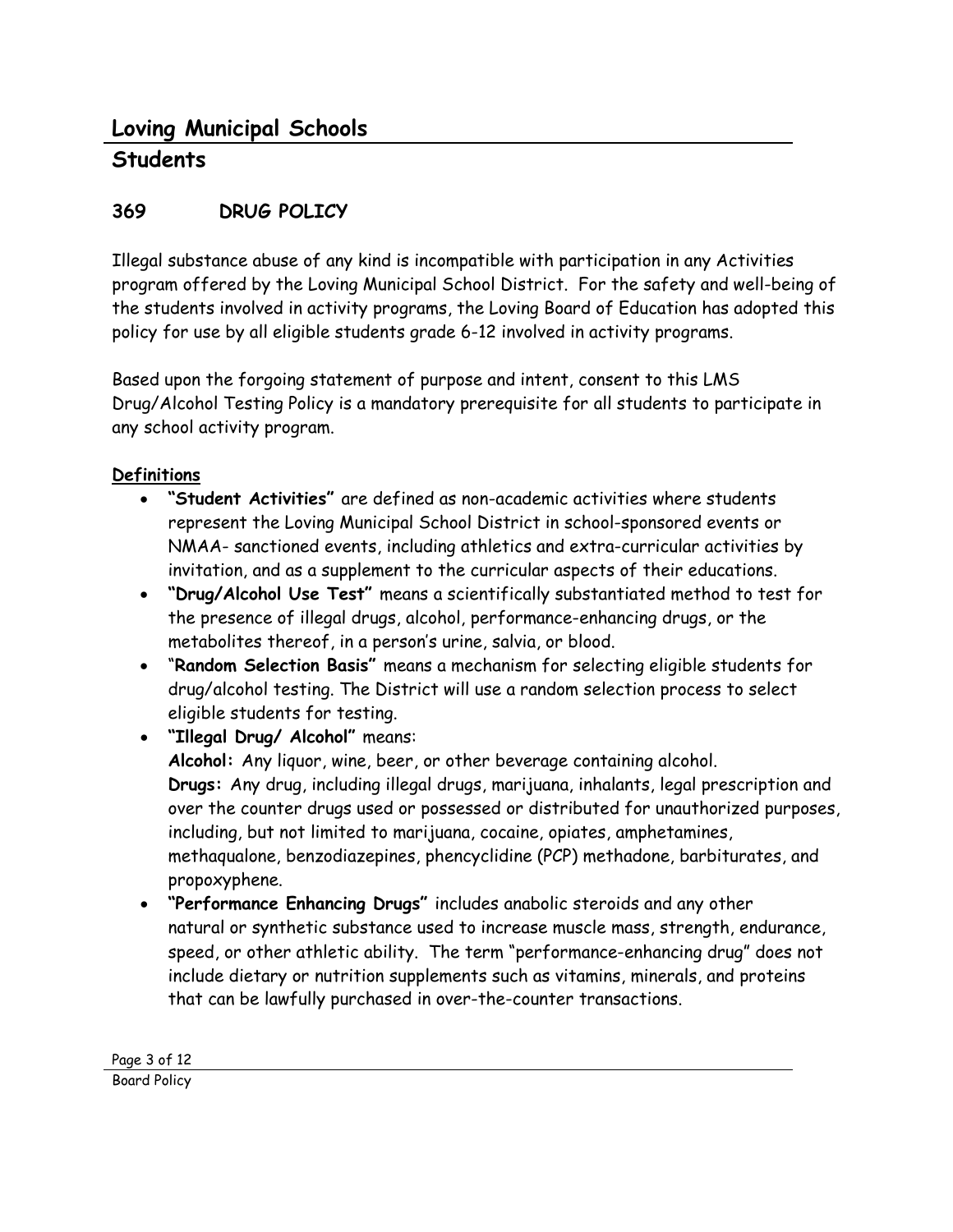# **Students**

### **369 DRUG POLICY**

- **"Positive",** when referring to a drug/alcohol test administered under this policy, means a toxicological test result that demonstrates the presence of illegal drug/alcohol or a "performance-enhancing drug" or the metabolites thereof, using the standards customarily established by the testing laboratory administering the drug/alcohol use test.
- **"Substance Use Violation"** refers to a positive urinalysis, blood test, or saliva test. The District will not test for substances or purposes other than drug or alcohol use prohibited by this policy.

#### **Procedures**

- Each student grades 6-12 who wishes to participate in school activities shall be subject to the random testing program for the entire school year.
- Each student in activities shall be provided with a copy of the "LMS Student Activity Drug/Alcohol Testing Policy" and "LMS Student Activity Drug/Alcohol Testing Consent" which shall be read, signed, and dated by the students and parent or legal guardian before that student shall be eligible to practice or participate in any activities program.

#### **The consent form shall be to provide a urine sample as chosen by the random selection basis**

**No student shall be allowed to practice in any activity program unless the student has returned the properly signed Student Activity Drug/Alcohol Testing Consent Form. The student must also have met all other eligibility requirements as set forth by the Loving Municipal School District.**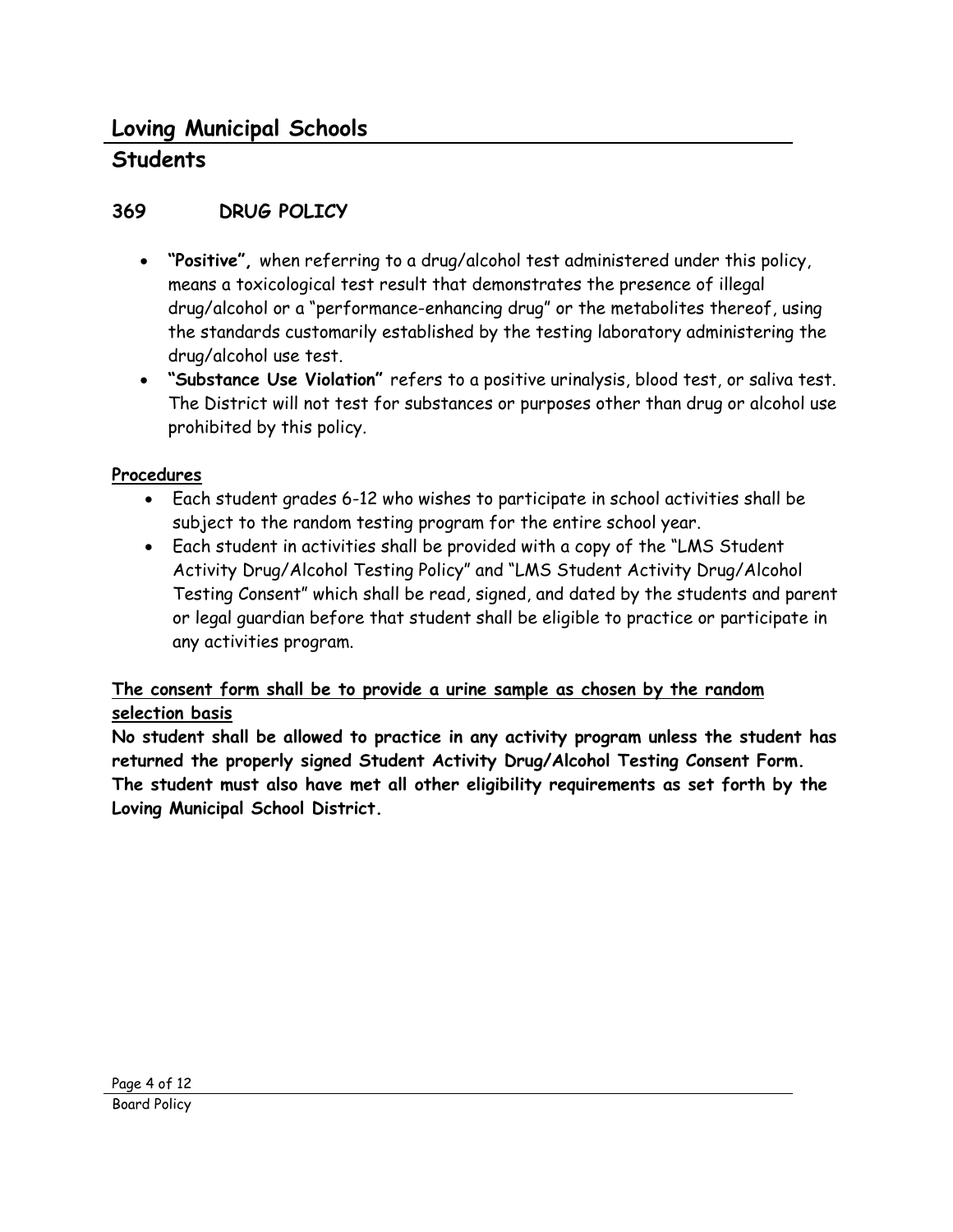# **Students**

### **369 DRUG POLICY**

#### **Selection for Testing**

On the first of each month, the authorized testing company will randomly select the date of the unannounced testing for that month.

Five to fifty percent of students involved in activities will be randomly tested each year. Students will be selected by the authorized testing company using a random selection process on the testing dates. The authorized drug testing company will use a random selection system to determine which students are to be tested to ensure that all students will have an equal chance of being selected on an unannounced basis for the testing. The selection process will utilize a random numerical selection of all eligible students grade 6- 12.

- Each student will be assigned a confidential number.
- Numbers will be selected by a computer or drawn randomly from a container containing all student numbers.
- Students who are selected to be tested during one test period will be eligible for future tests and, if selected, may be tested in successive tests.
- Students will be notified the day of testing at school and will be escorted to the designated drug testing areas to be processed. There will be no prior warning or notice.
- A refusal to provide a sample will be treated as resignation from all activity programs for the remainder of the current school year. In addition, if the student refuses to provide a sample, the student must have a drug/alcohol test prior to participation in any future school activity.

LMS will follow the Federal Department of Transportation (DOT) Title 49: Part 382 and Part 40 regulations as a guide for each student selected for testing:

- If a student provides a specimen that is not adequate for testing, allow a specimen-collector (of the same gender) to observe while the student provides another specimen.
- If the testing laboratory determines that an adulterant has been added to the student's specimen, the student will be subject to suspension from school activities.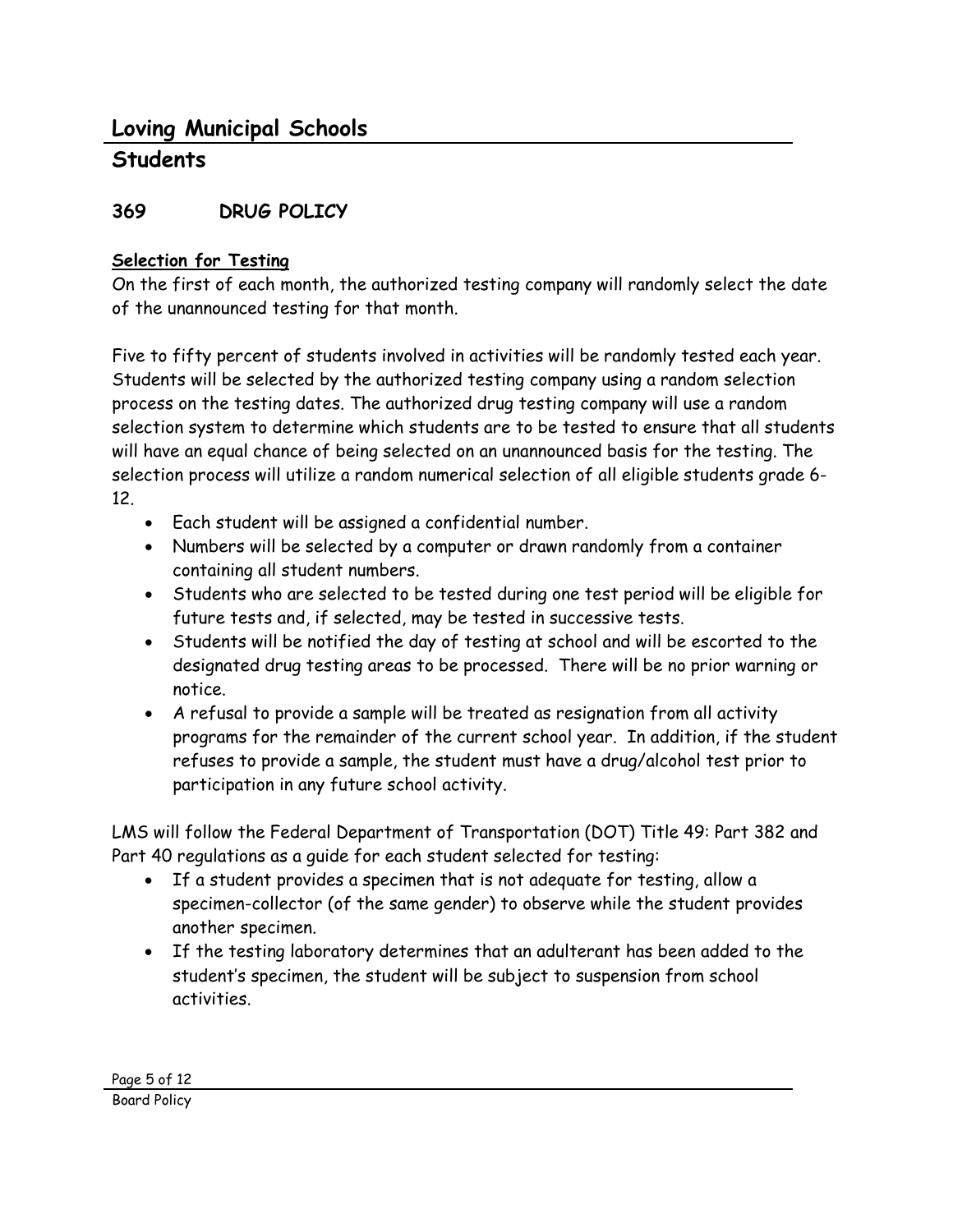# **Students**

# **369 DRUG POLICY**

- The random testing of students will be performed by an authorized company a certified drug testing company contracted by the District. The company chosen to conduct the testing shall be required to have detailed written procedures to assure proper chain of custody of the samples, proper laboratory control, and scientifically-validated testing methods.
- All students, regardless of country of domicile, are required to have prescriptions by medical doctors or dentists as a basis for explaining positive test results on the basis of medications to health.
- The drug testing company will contact the Superintendent or his/her designee with the test results. If a test result is positive, the Superintendent or his/her designee will immediately contact the student and the student's parents or legal guardians and schedule a conference at which time the student, parents, or legal guardians may explain the positive result. Parents or legal guardians may provide doctor's prescriptions and documentation in the form of the prescription containers of any drugs that the student was taking that might have affected the outcome of the drug/alcohol use test. These prescriptions must be properly dated and must be verified by pharmacy records.
- Parents/Guardians may request that another test be conducted on the remaining portion of the urine sample at their cost.
- The Loving Municipal School District reserves the right to investigate anomalies in the timing and documentation of prescription labels.
- No student shall receive an academic penalty solely as the result of a positive test result.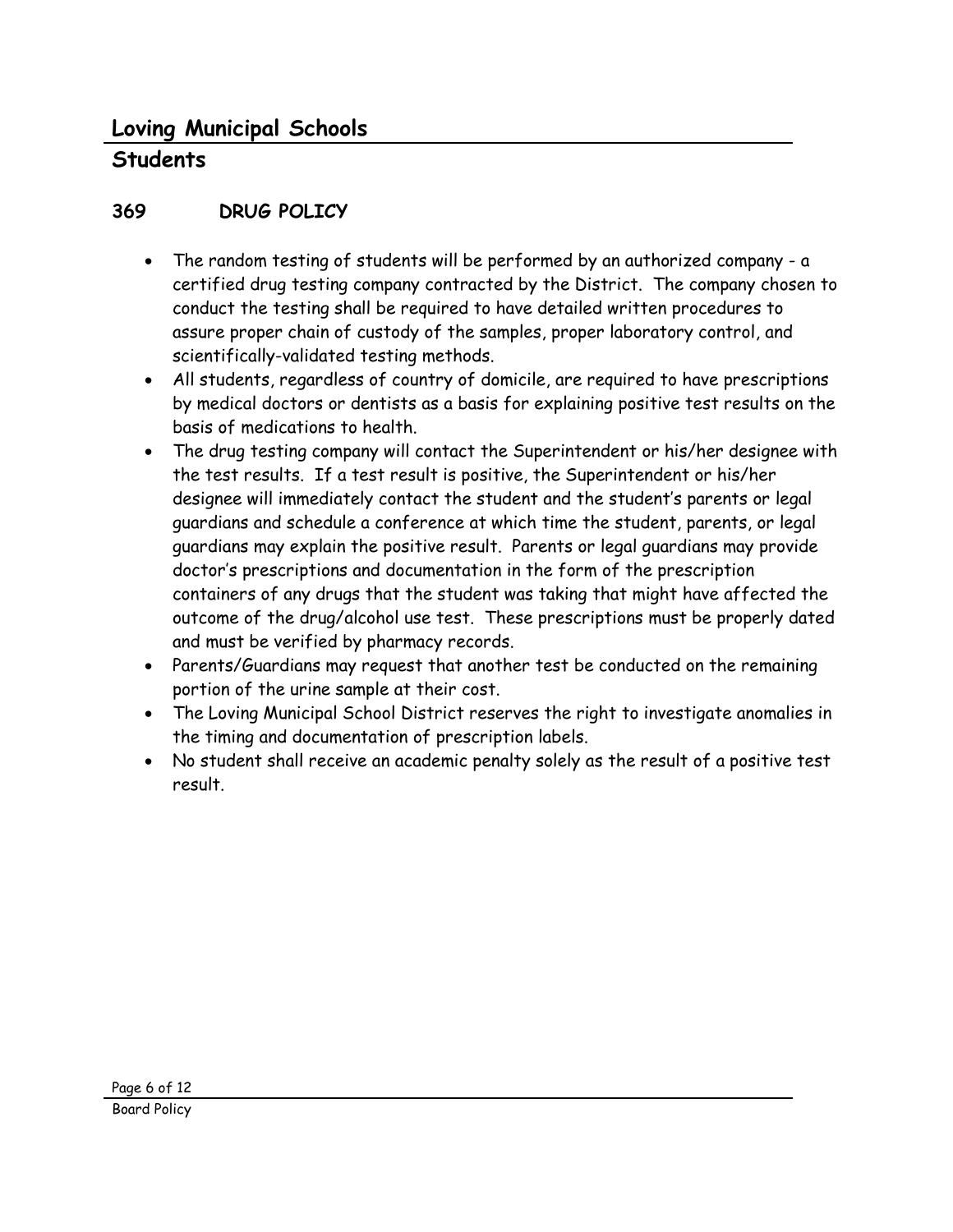# **Students**

### **369 DRUG POLICY**

#### **VIOLATIONS: A STUDENT FOUND TO HAVE BEEN IN VIOLATION OF THIS POLICY SHALL BE SUBJECT TO THE FOLLOWING CONSEQUENCES:**

#### **First Violation**

- A parent or legal guardian/Superintendent or his/her designee conference will be required when a student commits a first violation. The student will also be subject to the sanctions of the LMS Athletic/Activities Contract.
- The student will be suspended from participation in any activity program, as per the LMS Athletic/Activities Contract, forty-five (45) school days.
- The student will be required to fulfill the requirements of his/her class schedule, including participation in the activities class during the suspension period. There may be a forthcoming schedule change, should the circumstances of the suspension from the activity dictate a student be removed from the activities class.
- The student will be required to successfully complete the LMS Substance Abuse Contract as a condition of any further participation in school activities.
- The student will sign a statement acknowledging the consequences of a second offense and will be responsible for payment of subsequent tests.

#### **Second Violation**

- The student will be suspended from participation in all activities for one calendar year.
- The student will be required to successfully complete the LMS Substance Abuse Contract as a condition of any further participation in school activities.

#### **Third Violation**

• The student will be suspended from participating in activities for the remainder of his/her tenure at the Loving Municipal School District.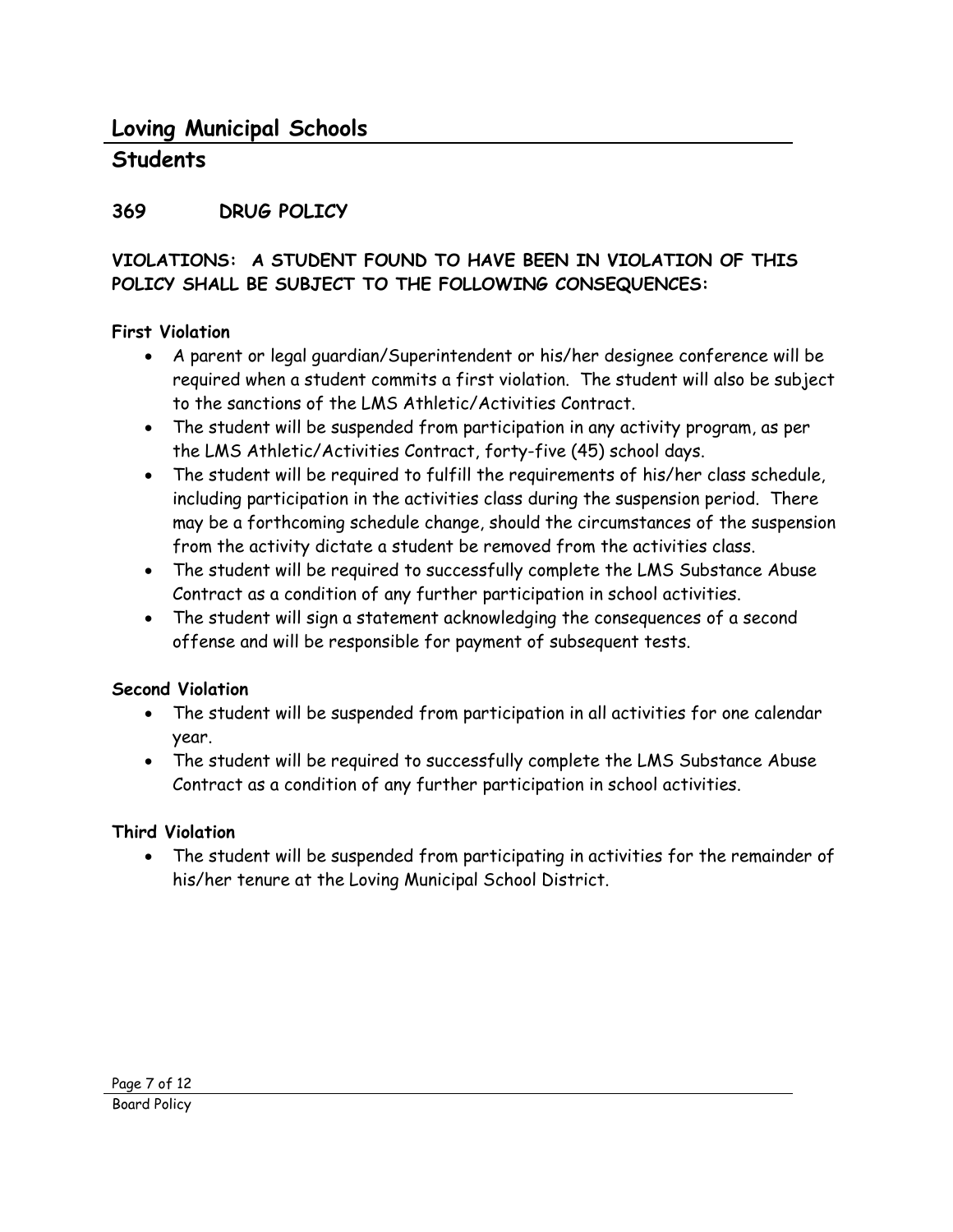# **Students**

# **369 DRUG POLICY**

### **Right of Review**

- A student may request a review of suspension under this policy by providing a written request for review with the Superintendent and a copy to the Principal whose decision is being challenged within five (5) school days of the Principal's decision. The request for review shall state the reasons the suspension should be reversed. The Principal shall provide the Superintendent with the reasons the suspension should be sustained.
- Within ten (10) school days, the Superintendent or his/her designee shall review the Principal's suspension, in light of the provisions of this policy, and issue a decision in writing sustaining or reversing the suspension. The Superintendent's review and decision shall be the final administrative action for a first violation of this policy.
- A student may request a review of the Superintendent's decision of the second and/or third suspension to the Board of Education by providing a written request for the review to the Superintendent within five (5) school days of the date of the Superintendent's decision. The request for review shall state the reasons the suspension should be reversed. The Superintendent shall provide the Board with written reasons the suspension should be sustained. The Board shall review the student's written appeal and the Superintendent's written reasons for the decision in an executive session of the Board at its regularly scheduled meeting. The Board shall issue its decision, in writing, sustaining or reversing the suspension within five (5) days of the meeting at which the suspension was reviewed. The Board's decision shall be the final action of the District for second or third violations of this policy.
- Students will remain ineligible pending requests for review.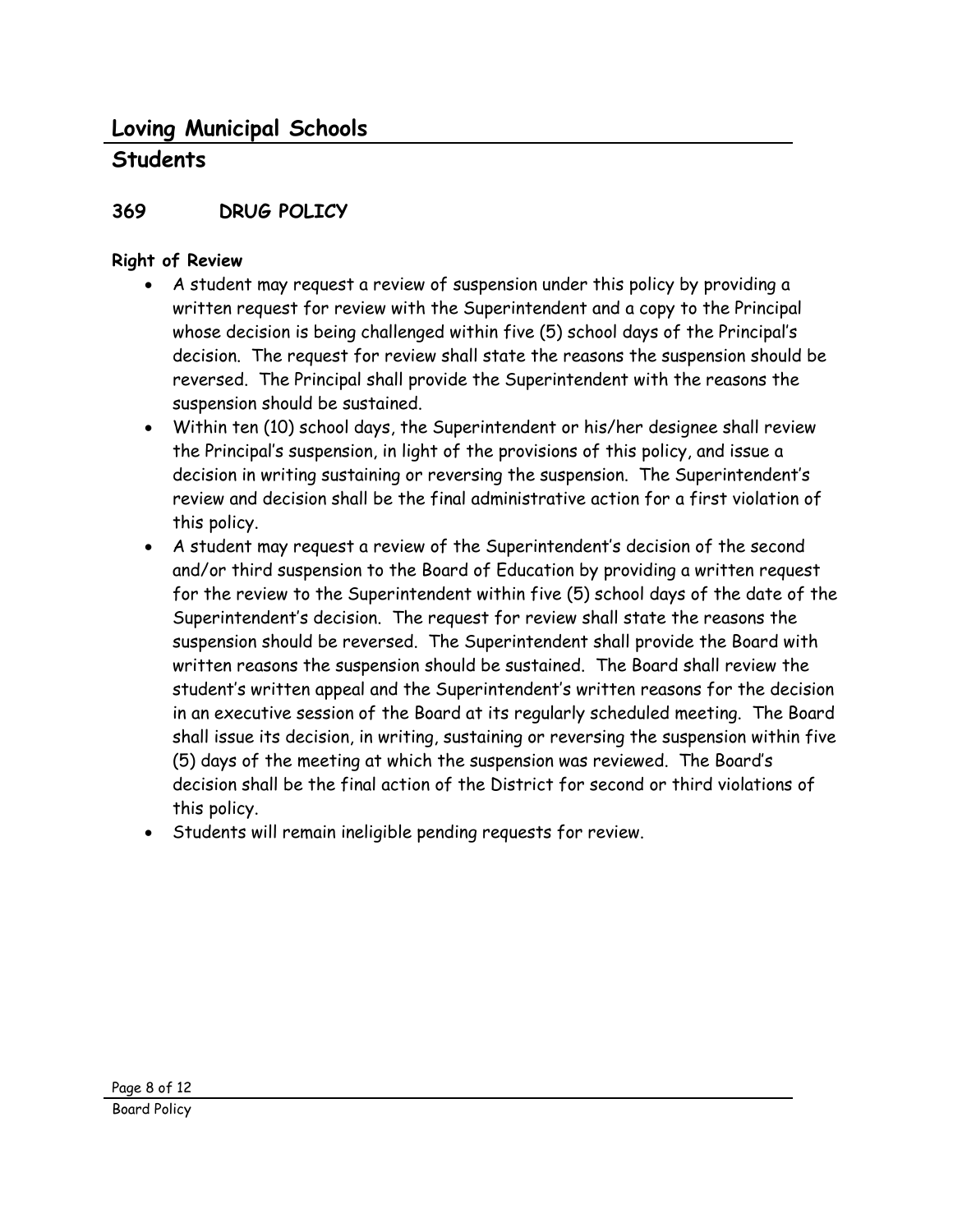#### **Loving Municipal School District Student Activities Drug/Alcohol Testing Consent Form**

| Student's Last Name                                                                                                                                                                                                                                                                                                                                                                                                                                                | First Name     | Grade                                                                                                                                                                                                                                                                                                                                                                           |  |  |  |  |  |
|--------------------------------------------------------------------------------------------------------------------------------------------------------------------------------------------------------------------------------------------------------------------------------------------------------------------------------------------------------------------------------------------------------------------------------------------------------------------|----------------|---------------------------------------------------------------------------------------------------------------------------------------------------------------------------------------------------------------------------------------------------------------------------------------------------------------------------------------------------------------------------------|--|--|--|--|--|
| According to District Policy, each student participating in the activity programs shall be provided a copy of the Student LMS<br>Drug/Alcohol Testing Policy and the LMS Student Drug/Alcohol Testing Consent Form.                                                                                                                                                                                                                                                |                |                                                                                                                                                                                                                                                                                                                                                                                 |  |  |  |  |  |
| This form shall be read, signed, and dated by the student and parent or legal guardian before the student shall be<br>eligible to practice or participate in any activity program. By signing the consent form, the student and parent/guardian<br>consent to the student's providing a sample of urine, saliva, or blood under the conditions stated in the policy by random<br>selection, based on reasonable suspicion, to be tested for illegal drugs/alcohol. |                |                                                                                                                                                                                                                                                                                                                                                                                 |  |  |  |  |  |
| properly signed LMS Drug/Alcohol Testing Consent Form.                                                                                                                                                                                                                                                                                                                                                                                                             |                | No student shall be allowed to practice or participate in any activity program until the student has returned the                                                                                                                                                                                                                                                               |  |  |  |  |  |
| Student's Last Name                                                                                                                                                                                                                                                                                                                                                                                                                                                | First Name     | Middle Initial                                                                                                                                                                                                                                                                                                                                                                  |  |  |  |  |  |
| to the consequences provided in the policy.                                                                                                                                                                                                                                                                                                                                                                                                                        |                | I have read the Activities Drug/Alcohol Testing Policy and the Student Drug/Alcohol Consent Form and Substance Abuse<br>Contract and any questions I have about the Policy or the Consent Form have been answered. I understand the Policy and<br>Consent Form. I further understand that if I violate the Policy regarding the use of illegal drugs/alcohol, I will be subject |  |  |  |  |  |
| Signature of Student                                                                                                                                                                                                                                                                                                                                                                                                                                               |                | Date                                                                                                                                                                                                                                                                                                                                                                            |  |  |  |  |  |
| Name of Parent or Legal Guardian                                                                                                                                                                                                                                                                                                                                                                                                                                   |                |                                                                                                                                                                                                                                                                                                                                                                                 |  |  |  |  |  |
| Drug/Alcohol Testing Consent Form.                                                                                                                                                                                                                                                                                                                                                                                                                                 |                | We have read and understand the Loving Municipal School District Student Drug/Alcohol Testing Policy and the Student                                                                                                                                                                                                                                                            |  |  |  |  |  |
| We desire that                                                                                                                                                                                                                                                                                                                                                                                                                                                     |                | participate in the                                                                                                                                                                                                                                                                                                                                                              |  |  |  |  |  |
| provided by the Policy.                                                                                                                                                                                                                                                                                                                                                                                                                                            | Student's name | activity programs offered by the Loving Municipal School District, and we hereby agree that the student shall be subject to<br>the terms of the Policy and Consent Form. We understand and agree to the requirements and procedures specified by the<br>Policy, and to all other aspects of the program. We further agree and consent to the reporting of results of testing as |  |  |  |  |  |
| Signature of Parents or Legal Guardians                                                                                                                                                                                                                                                                                                                                                                                                                            |                | Date                                                                                                                                                                                                                                                                                                                                                                            |  |  |  |  |  |
| Signature of Coach/Sponsor/Principal or Athletic Director                                                                                                                                                                                                                                                                                                                                                                                                          |                | Date                                                                                                                                                                                                                                                                                                                                                                            |  |  |  |  |  |

**Coach/Sponsor/Principal or Athletic Director must sign and date on day received from student/parent to document date received**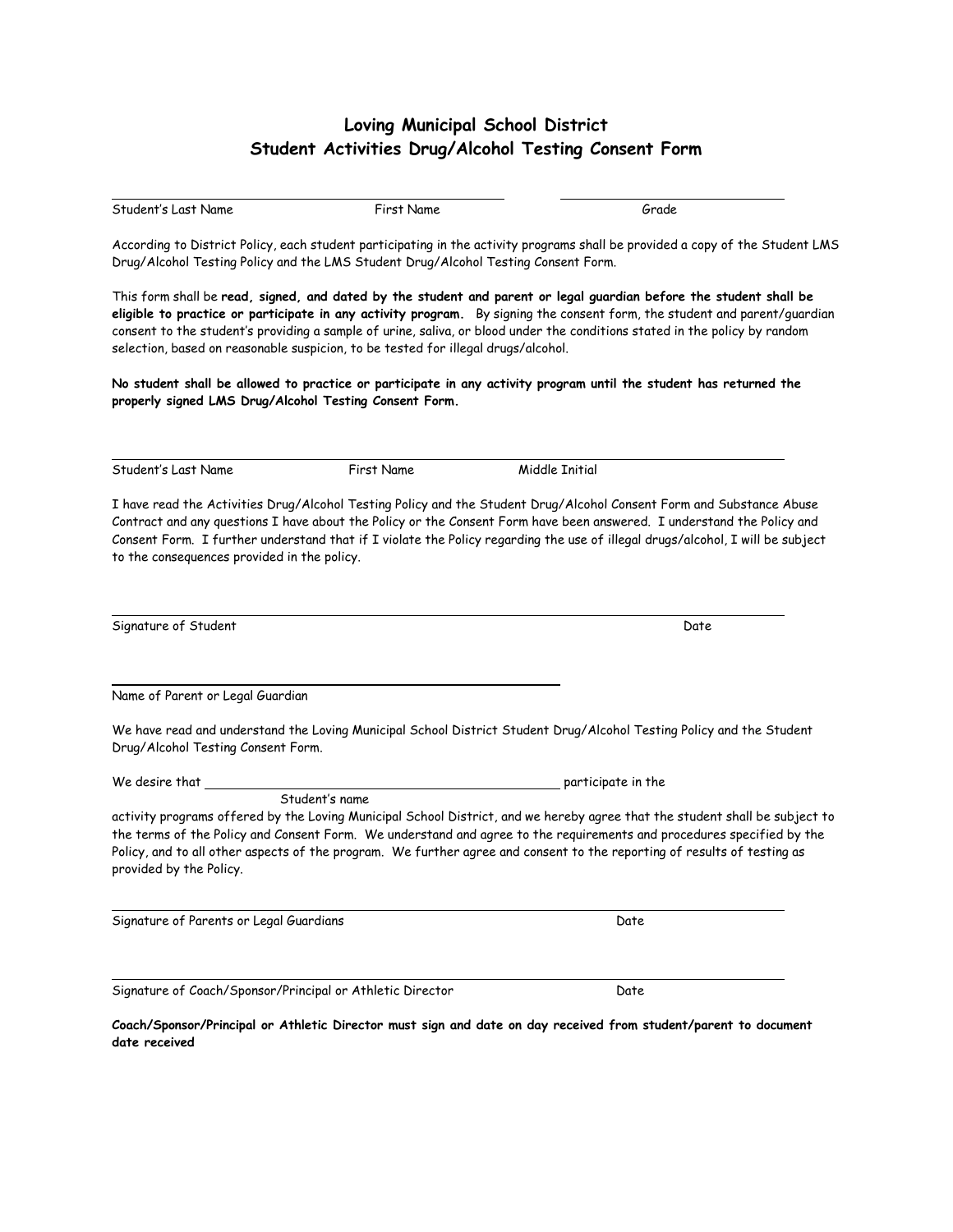#### **ILLEGAL DRUG/ALCOHOL ABUSE SUSPENSION FORM**

The undersigned administrator has determined that

Student's Name

has violated the LMS Activities Drug/Alcohol Testing Policy. The administrator has imposed the appropriate consequence/suspension for this offense, as per Activities Code, and the student has been made aware of the consequences of the subsequent offenses in the space provide below. **Check One:**

#### \_\_\_\_ **First Violation/Offense**

- The student is suspended from participating in any activity program for forty-five (45) school days beginning on \_\_\_\_\_\_\_/\_\_\_\_\_/\_\_\_\_\_\_\_\_\_\_\_ and ending on \_\_\_\_\_\_\_\_/\_\_\_\_\_\_\_\_\_\_\_\_;
- Student will be required to participate in random sampling for the remainder of the time of suspension, and cost of tests will be responsibility of student; and
- Student will complete the Substance Abuse Contract (attached).

The student has been made aware of the additional criteria for continued participation in any activity program as per Activities Code. The student will sign a statement acknowledging the consequences of a second offense. My signature below indicates that I have been aware of and understand the consequences of a second offense.

| Student Signature                                                                                                                                                                                                                                                                                     | Date                                                                                                                                                                                                                                                                                                                                                                                                                                                                                                                                                                                         |  |
|-------------------------------------------------------------------------------------------------------------------------------------------------------------------------------------------------------------------------------------------------------------------------------------------------------|----------------------------------------------------------------------------------------------------------------------------------------------------------------------------------------------------------------------------------------------------------------------------------------------------------------------------------------------------------------------------------------------------------------------------------------------------------------------------------------------------------------------------------------------------------------------------------------------|--|
| Second Violation/Offense<br>The previous offense occurred on the following date: _______/_________/__________<br>of tests will be responsibility of student; and<br>Student will complete the Substance Abuse Contract (attached).<br>acknowledging the consequences of a subsequent (third) offense. | The student is suspended from participating in any activity program for one calendar year beginning on<br>Student will be required to participate in random sampling for the remainder of the time of suspension, and cost<br>The student is suspended from all activities for a calendar year from the date of the infraction. The student has been<br>aware of the additional criteria for future participation in any activities program. The student will sign a statement<br>My signature below indicates that I have been aware of and understand the consequences of a third offense. |  |
| Student Signature                                                                                                                                                                                                                                                                                     | Date                                                                                                                                                                                                                                                                                                                                                                                                                                                                                                                                                                                         |  |
| <b>Third Violation/Offense</b><br>The previous offense occurred on the following date: _______/_____<br>District.                                                                                                                                                                                     | The student is suspended from all activities for the remainder of his/her tenure at Loving Municipal School                                                                                                                                                                                                                                                                                                                                                                                                                                                                                  |  |
| Signature of Student                                                                                                                                                                                                                                                                                  | Date                                                                                                                                                                                                                                                                                                                                                                                                                                                                                                                                                                                         |  |
| Signature of Parent/Legal Guardian                                                                                                                                                                                                                                                                    | Date                                                                                                                                                                                                                                                                                                                                                                                                                                                                                                                                                                                         |  |
| Signature of Administrator                                                                                                                                                                                                                                                                            | Date                                                                                                                                                                                                                                                                                                                                                                                                                                                                                                                                                                                         |  |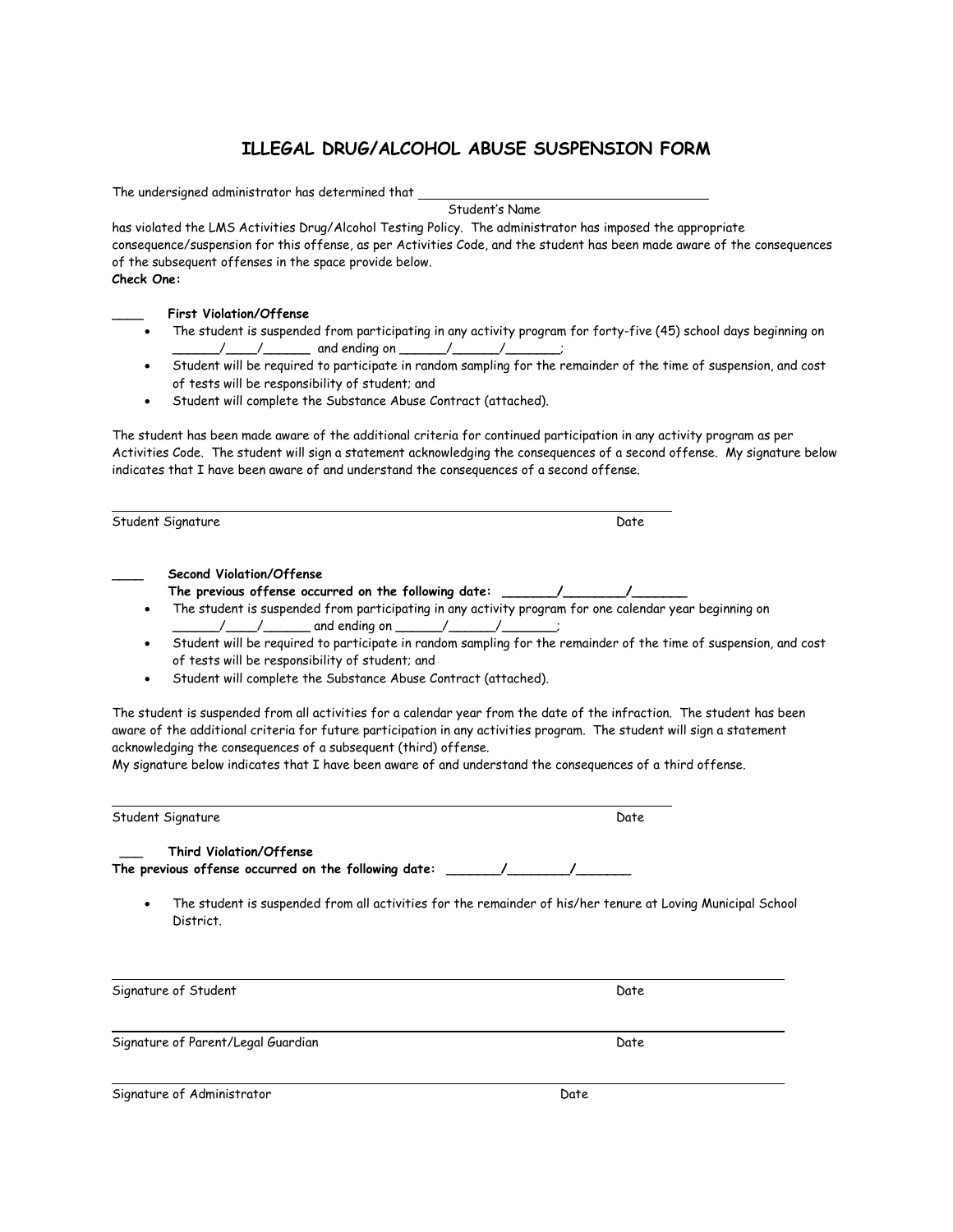**369 DRUG POLICY**

#### **Refusal To Submit to Random Drug/Alcohol Test**

Student: Student: Student: has been randomly selected for the

LMS Drug/Alcohol Test on (Date) \_\_\_\_/\_\_\_\_\_/\_\_\_\_\_\_\_.

He/She has refused to provide a sample to be tested on this date as required by the Student Drug/Alcohol Testing Policy. As stated in the LMS Policy, a refusal to provide a sample will be treated as a resignation from all activities for the remainder of the current school year.

| Signature of Student                  | Date |  |
|---------------------------------------|------|--|
|                                       |      |  |
| Signature of Parent or Legal Guardian | Date |  |
| Signature of Administrator            | Date |  |

Signature of Witness Date Communications and Date Date